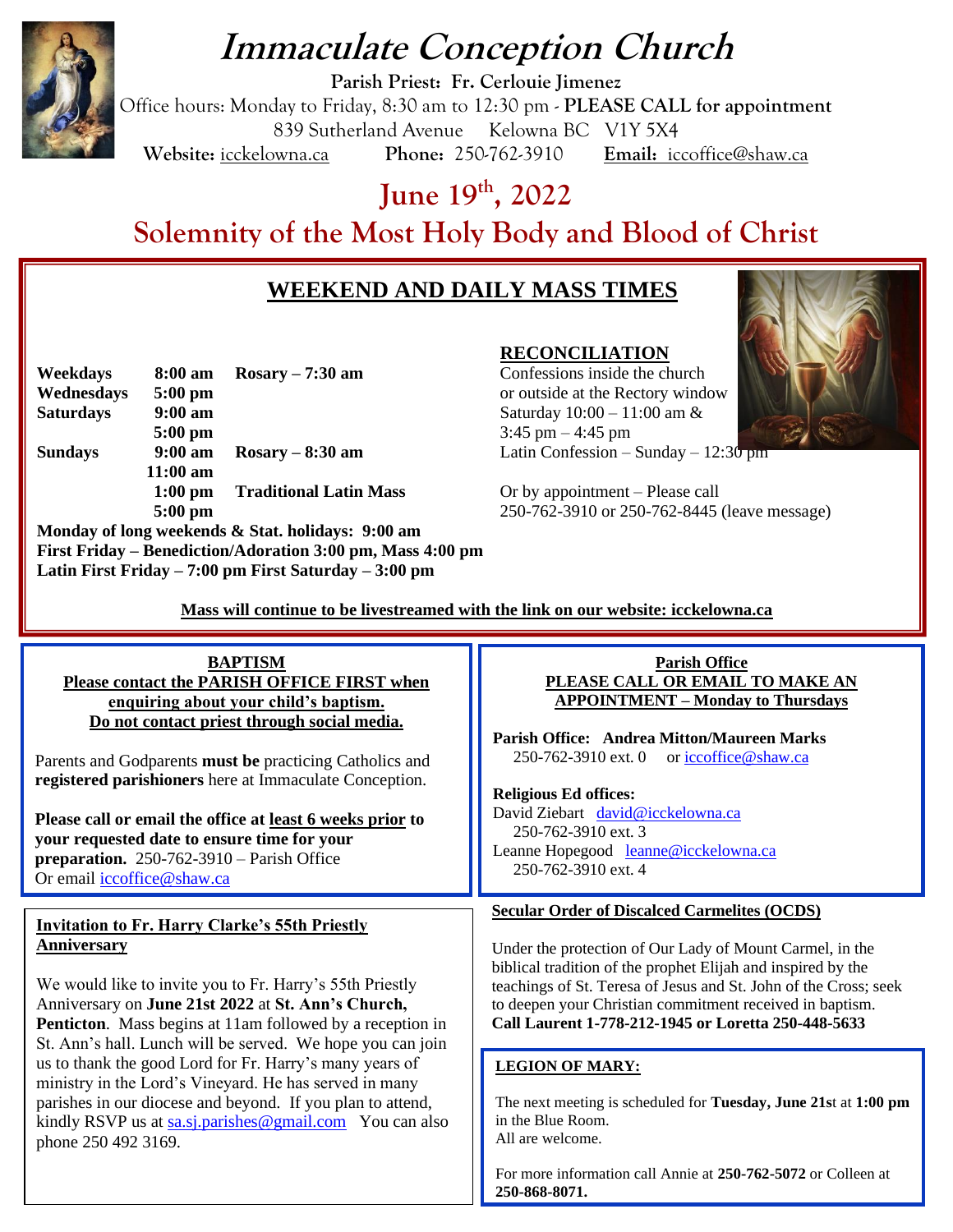# **FORMED- EASY SIGN UP**

To sign up for this FREE parish-sponsored resource, follow these three easy steps …

- 1. Go to formed.org
- 2. Click on the 'sign up' icon
- 3. Where is says 'Find your Parish or Organization,' enter 'Immaculate Conception Kelowna'
- 4. Click on our parish name
- 5. Enter your email address and create a password

**\*\*We are accepting donations for the 22/23 subscription. Thank you for your generosity to keep this program available!**

#### **Our Lady of Pentecost Gathering in the Spirit Seton House of Prayer & St. Charles Garnier Church**

**August 7 – 12, 2022** Host: Fr. Sylvester Ibekwe Speaker: Fr. Peter Sanders

The Gathering in the Spirit is our opportunity to gather with Mary our Mother and the Holy Spirit to inspire us and impel us to move forward in the power of the Spirit to bring knowledge of God's love and mercy to our communities and the world.

Email: [untamedspirit@telus.net](mailto:untamedspirit@telus.net) for information and to register.

# **PARISH SUMMER BBQ/PICNIC**

**Next Sunday, June 26, 2022 12 noon – 4 ish Brought to you by ICC Parish and the Knights of Columbus**

**Location:** behind the parish centre in St. Joseph school field. Bring your lawn chair, show off your chilli recipe and bring a pot to share! Games for the whole family! Join in and start the summer off with a great community gathering!!

**Sign up sheet is on the Ushers counter in the entrance of the church. See you there!**

#### **Help needed!**

More volunteers are needed in our parish for two very important ministries!

We are looking for **Ushers for 5:00 pm Sunday nights**. Every other week we have a coordinator, but we need one for the opposite weeks. Perhaps you and your family could volunteer to take up the collection!

Secondly, if reading is your gift, please consider becoming a **Proclaimer of the Word for Sunday night Mass**! Some training is available if this is something you think you would be good at. If the 5:00 pm Mass time is YOUR usual time, please consider contacting Leanne for more details on what is required for these roles!

250-762-3910 ext 4

# **MASS INTENTIONS Repose – R Intention – I.**

| Sat  | 18-Jun           | $9:00$ AM R.      |                | Joe Iafrancesco                   | Sat    | 25-Jun 9:00 AM I. Grant Fuergutz |                                          |
|------|------------------|-------------------|----------------|-----------------------------------|--------|----------------------------------|------------------------------------------|
|      |                  | $5:00 \text{ PM}$ | <b>R.</b>      | Marcel Schmid                     |        | $5:00 \text{ PM}$ I.             | <b>St. Vincent Families</b>              |
|      | Sun. $19$ -Jun   | 9:00 AM           |                | <b>Intentions of Parishioners</b> | Sun.   | $26$ -Jun 9:00 AM I.             | Intentions of Parishioners               |
|      |                  | 11:00 AM          |                | <b>Intentions of Parishioners</b> |        | $11:00 \text{ AM}$ I.            | Intentions of Parishioners               |
|      |                  | $5:00 \text{ PM}$ | $\mathbf{I}$ . | Gordon, Evan & Tessa Richtsfield  |        |                                  | 5:00 PM R. Jean Bembenek, Legion of Mary |
|      | Mon. $20$ -Jun   | 8:00 AM           | $R_{\odot}$    | Armando Chiarello                 | Mon.   |                                  | 27-Jun 8:00 AM I. Krystana & Ryszard,    |
|      |                  |                   |                |                                   |        |                                  | (Wedding Anniversary)                    |
|      | Tues. $21$ -Jun  |                   |                | 8:00 AM R. Dana Allers            | Tues.  | $28$ -Jun $8:00$ AM I.           | Joanna Wachla                            |
|      | Wed. 22-Jun      | 8:00 AM I.        |                | Diane & Martin Handley            | Wed.   |                                  | 29-Jun 8:00 AM I. Margaret & Leo Zuccato |
|      |                  | $5:00 \text{ PM}$ |                | R. Fred & Yvonne Merlo            |        |                                  | 5:00 PM I. Heather & Franz Wipfli        |
|      | Thurs. $23$ -Jun | 8:00 AM           | - I.           | Johanna Novano                    | Thurs. | 30-Jun 8:00 AM I.                | Gabriele Geismayr                        |
| Fri. | 24-Jun           | 8:00 AM           | I.             | John, Sue & Katrina Cargnelli     | Fri.   | 01-Jul 9:00 AM R. Jack Desautels |                                          |
|      |                  |                   |                |                                   |        | $4:00 \text{ PM}$                | the Unborn                               |

#### **REMEMBER TO PRAY FOR THE ILL:**

 $\overline{a}$ 

Heidi Hurson, Dorota Nowak, Chinee Fajardo, Luisito and Crispin Clemente, Nancy Brisson. Paul Meyer, Ginoefa Diakow, Rick Lock, Cathie Lock, Mertis Filiatrault, Sister Barbara, Candace Gilmore-Stephensen, Anne Engel, Aisley Ducharme, Tony Lunelli, Catherine Fortunat, Michael M, Trudy Szulkies, Cherie Lynn Walsh, Suzanne Crowe, Alicia L, Rosa Maria Santos, Arthur Cobham, Marcus Cresswell, Ray Pauluk, Aggie Turner, Desjardines families, Rachel Donegan, & Ernie Poitras.

\*\*If you have a loved one **that** you would like on the prayer list or if you know of someone who no longer needs to be on the list please contact Andrea or Maureen at the Parish office – 762-3910 ext. 0, or email at iccoffice@shaw.ca

Give to Ukraine – We have a list of items (on the tables in the entrance of the church) that are needed by our brothers and sisters in the Ukraine. Please leave your donated items in the bins on the tables located in the entrance of the church. **Please note, First Aid and medical supplies are currently in high demand.** Please continue to pray for our brothers and sisters in Ukraine, and for peace in the world.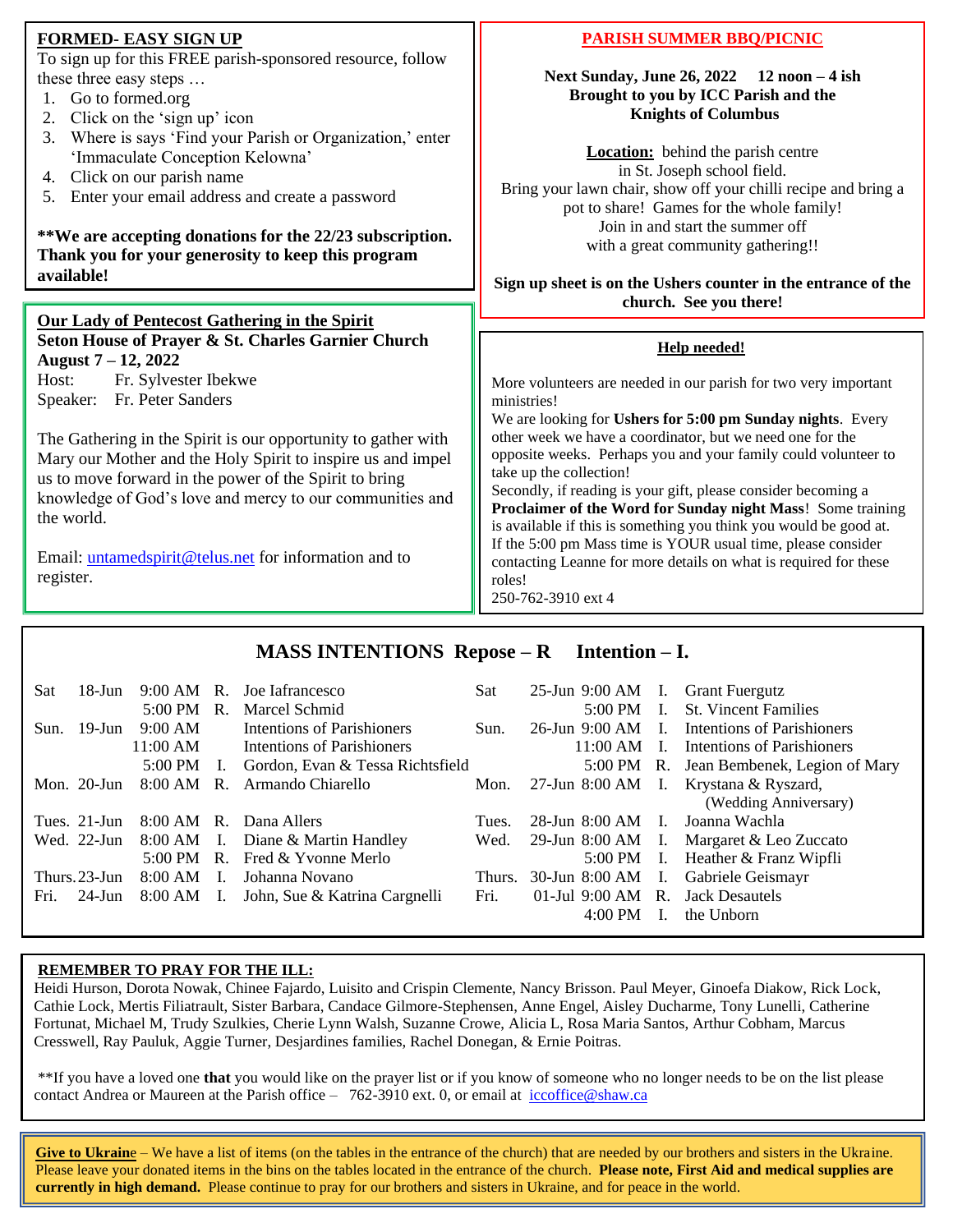

# **Information Session**

The Dormition of the Mother of God Ukrainian Catholic Church in Kelowna is gathering a group of young people to attend World Youth Day in Lisbon, Portugal! **Join us to find out more…**

**When** : Sunday, **June 19 th** following the **9:00 AM** liturgy (approximately 10:30 AM)

**Where** : 1091 Coronation Avenue, Kelowna, in the parish hall following the **9:00 AM** liturgy.

**Who** : Ukrainian Catholic young people ages 16-35

**What** : Information session to learn more about World Youth Day 2023

**Why** : World Youth Day is a unique way to deepen your faith and grow closer to Christ, through prayer and the sacraments, together with hundreds of thousands of other young people from all over the world who share your interests and ambitions.

**[www.lisboa2023.org](http://www.lisboa2023.org/) [www.worldyouthday.com](http://www.worldyouthday.com/)**

# *Rachel's Corner*

"*Healing the brokenhearted and binding up their wounds. He brings peace to your borders*." Psalm 147: 3, 14

Do you yearn to receive healing for the wound that abortion left in your life? Would you like to mend your broken heart with the true peace that only God can give? Join us on the next confidential Rachel's Vineyard™ Retreat and allow it to begin!

> [info@rachelsvineyardkelowna.com](mailto:info@rachelsvineyardkelowna.com) [www.rachelsvineyardkelowna.com](http://www.rachelsvineyardkelowna.com/) **f** Rachel's Vineyard Kelowna 250-762-2273

#### **CWL**

There are still openings for the new CWL executives. Without you, we cannot continue to grow. Positions need to be filled, to continue to be an important part of Catholic women in the Church. There is a place for you. You are essential to bring us to a full team.

The Catholic Women's League of Canada's national convention is being held in Kelowna from **Sunday, August 14th to Wednesday, August 17th .**

\*\*\*\*\*

Guest speakers include Elizabeth Tomlin, a Catholic author and general counsel for the Archdiocese for the Military Services, USA and Barbara Dowding, former national CWL president, Chancellor of the Archdiocese of Vancouver, and co-author of the League's five-year strategic plan.

You will have the opportunity to participate in the resolutions dialogue, get a strategic planning progress report and celebrate in true sisterhood fashion.

The agenda and information on how to register, and choices for pre and post-convention activities can be found on the **[http://cwl.ca](http://cwl.ca/)** website.

Or please call **Carolyn - 250-300-5108** for information.

*We look forward to seeing you.*

# **Synod 2021-22 Responses from Immaculate Conception Church, Kelowna, BC – Nelson Diocese**

#### **1. COMPANIONS ON THE JOURNEY**

**1 b Who are our companions on the journey, including those outside the boundaries of the Church?** 

We, the baptized, are called to proclaim Christ to all peoples. Some companions we choose to journey with (friends, family, faith based small groups at church, those with whom we have grown in faith with or journeyed with in ministry) and other companions are chosen for us (coworkers, neighbours, whether churched or not, people we see "on the fringe" e.g. homeless, addicted, immigrants). Some we choose to accompany in faith are those with whom a friendship has been established as we cannot hope to have any influence over anyone who does not know us and trust us.

#### **1 c How are we called to grow as companions?**

We need to remain in Jesus - the One True Vine - and be willing to be pruned to produce more fruit. We need to be authentic, loving, and nonjudgmental, meeting people where they are at while seeking understanding and providing assistance as needed. We need to see the saints as role models and study how they lived out their Christian faith in the world. In order to share our faith, we need to know our Catechism and learn how to defend it in a time where there is a lack of tolerance of the Christian World View. We need to learn how to accompany people better, be more accountable to each other, and humbly speak the truth in love.